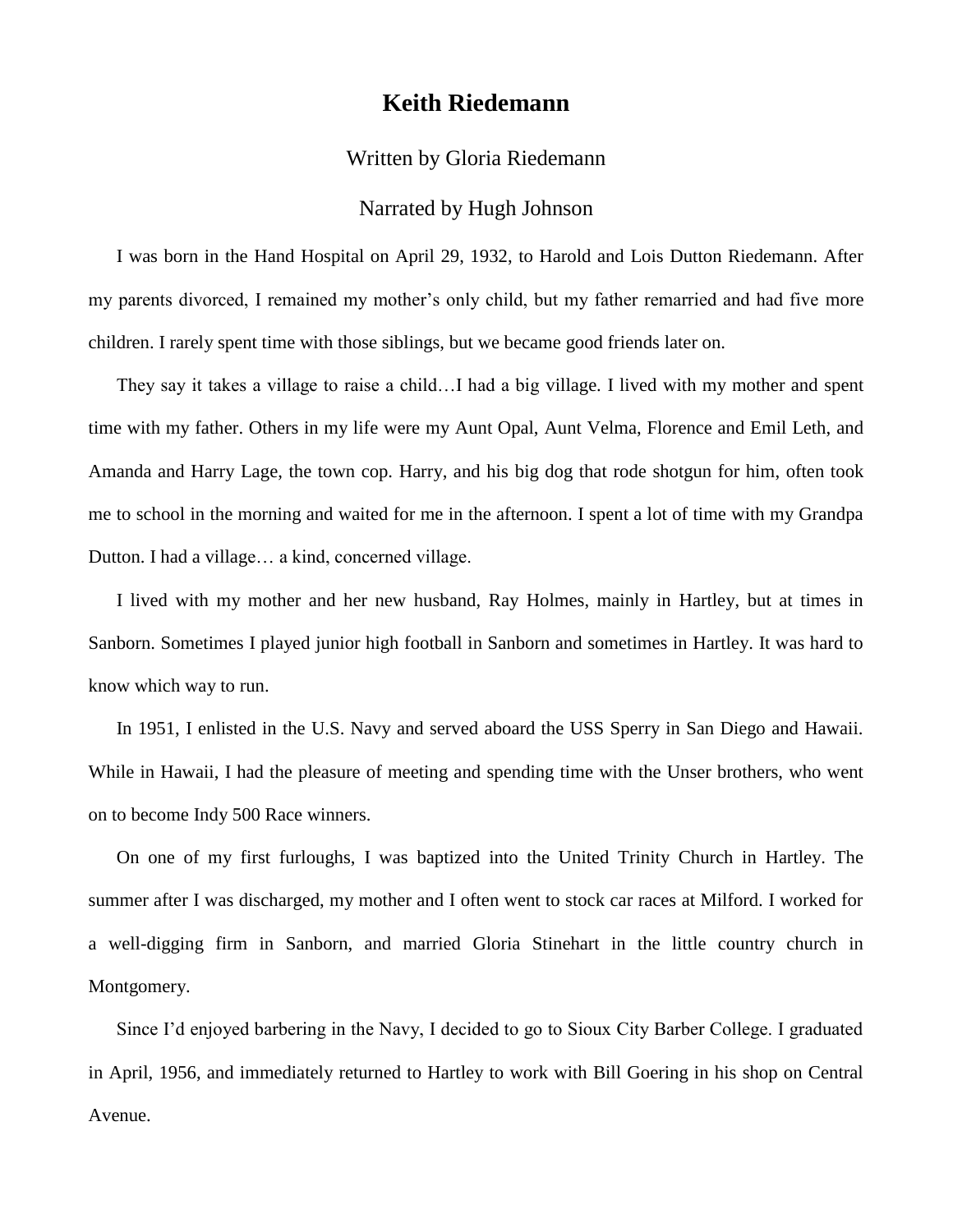About that time, I became involved in dog training and dog trials. I had adopted a Brittany spaniel from a shelter on my way out of Sioux City from barber school. Since she had no American Kennel papers, I was allowed to run her in the puppy trials only. She did well in the trials.

I have good memories of helping my mother run the Stockman's Club, a private key club, in Everly. It was an era of "feather parties," card game tournaments, and whiskey brought in by the members.

My best memories are times spent with my children. In 1957, our daughter, Dawn Lea, was born, followed by Mark in 1958 and Robert in 1960. If I am remembered for anything, I want it to be for my children and their families. Their mother and I watched them grow up in simpler, gentler times; my generation's great blessing.

The whole family shared my interest in fishing and boats as well as in hunting and dog training. We vacationed at Lake Okoboji; Glenwood, Minnesota; and in a cottage at Spirit Lake near my cousin, Ronnie, and his family.

Ronnie and I had grown up together, spending time on his family farm as well as on our Grandfather Fred's place. We had one pony between us and being the oldest, I claimed the pony and Ronnie had to ride the "dog house." He never forgave me for that, but I repaid him by taking him on furlough with me one weekend in Tijuana, Mexico. We both escaped with our hides intact but barely!!

After working as a well digger, barber, bar tender, truck driver, and farm hand, I went into law enforcement. It was my true calling. Hartley's mayor, Earl Norton, called me in 1974 and asked me to serve as night cop on a part-time basis. Later, I earned my diploma in Law Enforcement from Northwest Iowa Community College at Sheldon. Fortunately, there were few physical qualifications at that time. Although, I'd spent every spare hour and minute outdoors hunting, fishing, golfing or dog training, my ability to do push-ups did not exist.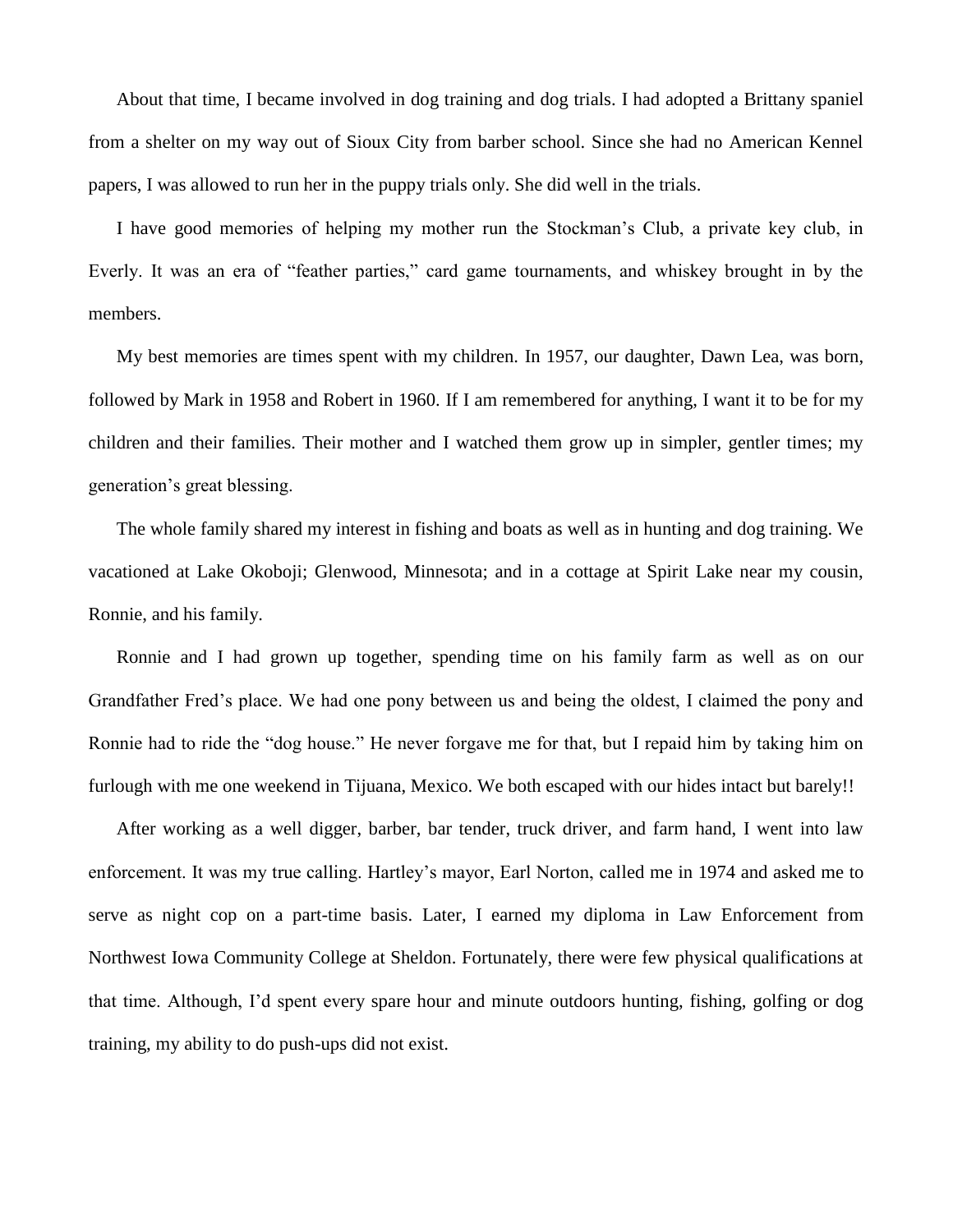My three children didn't think it was a good time for me to be in law enforcement when they were having such a good time in high school. Later, I became Chief of Police in Hartley, and in 1977, I was also named a Special Deputy for O'Brien County.

I enjoyed my relationship with Sheriff Mike Anderson and his deputies. That was before the time of computer accessibility. We did things the hard way by asking questions as to the whereabouts or the character of suspects. Mayor Norton and city council were super to work with, and I especially enjoyed working with young people in the community.

I witnessed both happy and horrible things. The horrible times included high speed car chases, hunting for a murderer, and witnessing an accidental shooting of a child. These events were offset by the joys of assisting little old ladies or helping a teenager put his life on the right path.

I was never without at least one dog as part of the family. My love of pets was passed on to my children and grandchildren. I believe a person's character is revealed by the treatment of animals. In the early 1980s, my son Robert and I spent thousands of hours training our Labradors and entering them in dog trials in Iowa and South Dakota. Sometimes we didn't place as high as others, but we always enjoyed the dogs and the time spent together. Often we recruited Mark or my wife to help train the dogs. They got the work, and we got the glory.

During the late 60s, I learned how to golf at the Hartley Country Club, thanks to men like Harry Brazzle, Mac Mc Croskey, Bill Loder and Robert Burt. We often have rematches now and we get a lot of "Mulligans" in Heaven.

I had too many fishing and hunting buddies to name. My best hunting trips were with "THE COUSINS." The Riedemann boys, along with their boys and selected friends had an annual "Opening Day Pheasant Hunt. Many stories were told and retold every year. Not a minute of the hunts were forgotten….sometimes embellished, but not forgotten.

In addition to their love of hunting and fishing, I was happy when all three of my children and later my grandson became avid golfers.